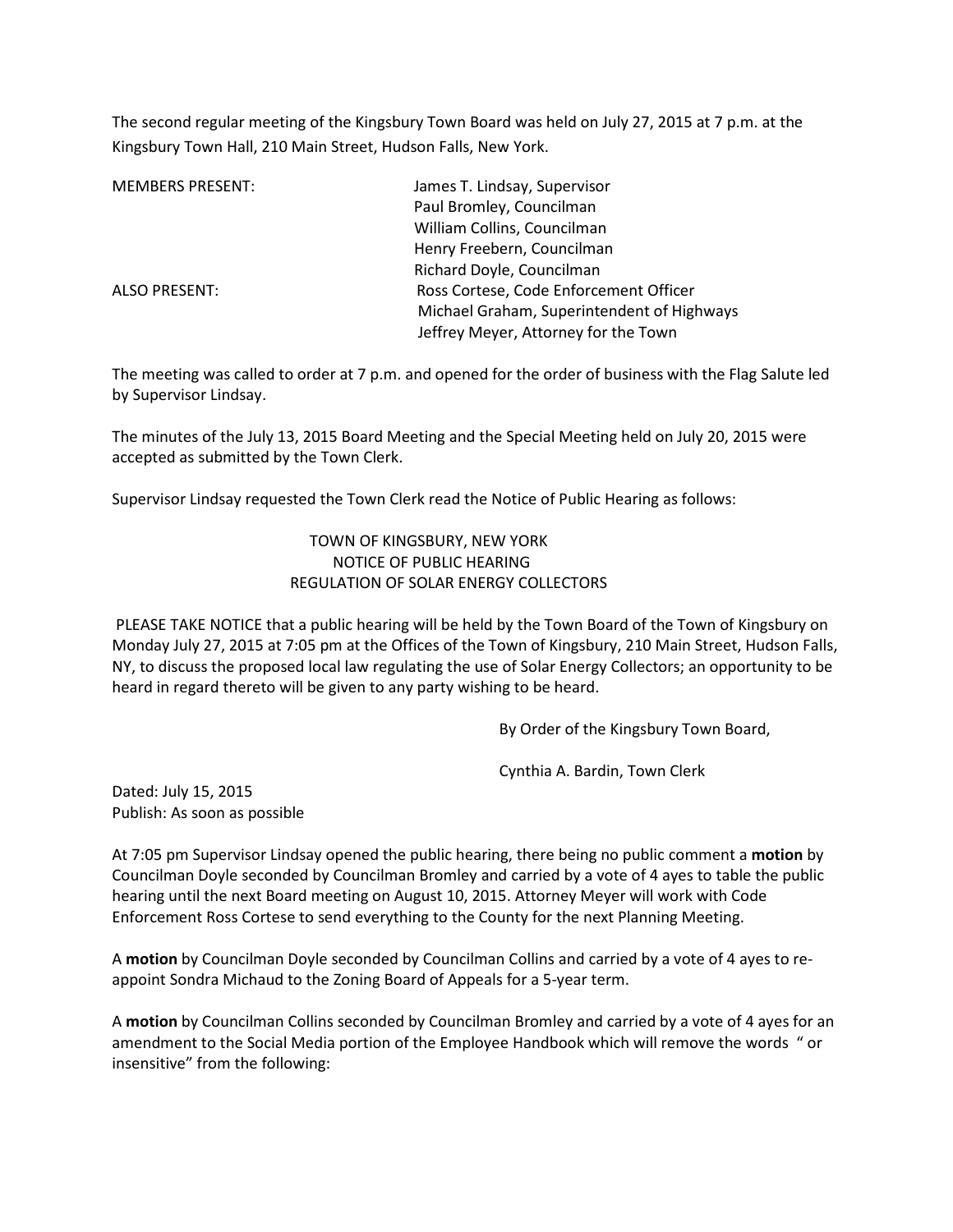Directing comments, or sharing images that are discriminatory or insensitive to any individual or group based on race, religion, gender, disability, sexual orientation, national origin, or any other characteristic protected by law.

Dog Control Officer Todd Humiston reported on the progress of Phase I of the Dog Enumeration (Census). Mailers have been sent to the residents of the Town. 122 licenses have been issued by the Town Clerk's Office; 70 are brand new licenses, 45 were updates of expired licenses and 7 were normal renewals. Humiston reported the license sales have generated \$1,620.50 since last Monday. Humiston reported with the dog license sales, the cost of the mailers will be paid for by tomorrow.

Councilman Bromley reported on the progress of the renovation and construction of 6 Michigan Street. The floor for the basement of the new Court will be poured next week. The backfilling will be complete on Wednesday.

Attorney Meyer reported he had been in contact with Craig Darby in regard to the sale of the former Highway Garage. Darby must finish his due diligence and create a title commitment. The new owner will use the facility as a garage which will not require Planning Board Review, but he must write a letter to Ross Cortese, Code Enforcement Officer, with his intent. Superintendent of Highways, Michael Graham commented that the back steps of the nearby neighbor of the old Highway Garage are located on the Town property.

Councilman Bromley asked about the status of the sale of the former Dix Drive-In to Schermerhorn. Attorney Meyer responded the last he heard, Schermerhorn is waiting for a response from the DEC. Supervisor Lindsay will contact Mr. Schermerhorn to see if there is a chance of closing on the sale before the budget for next year is prepared.

## LEGAL UPDATE:

Attorney Meyer reported we still have a hand full of Article 7's, including Commercial Net Lease (Rite Aid) and Keylock; and a new one from Cumberland Farms.

Supervisor Lindsay reported the annual Tony Luciano Run is scheduled for August 23, 2015. The Town does not have to give permission, but appreciates the notification. The money generated from the run is donated to charitable organizations.

Supervisor Lindsay reported the Town had received a message from the Department of Environmental Conservation indicating there has been a classification change at the Kingsbury Landfill. The classification has changed from a two (2) to a four (4). A four (4) means the mitigation has worked and it is less hazardous, but is still being monitored.

The Board discussed applying for the 2015-16 Justice Assistance Program (JCAP) Grant. Supervisor Lindsay will research additional contacts for additional information. The JCAP Grant must be submitted by October 16, 2015.

A **motion** by Councilman Bromley seconded by Councilman Freebern and carried by a vote of 5 ayes giving Michael Graham, Superintendent of Highways permission to request a change of the speed limit from 55 mph to 45 mph on the following Town roads:

Hendee Road, Hartman Road, Stone Schoolhouse Road and Kingsbury Road